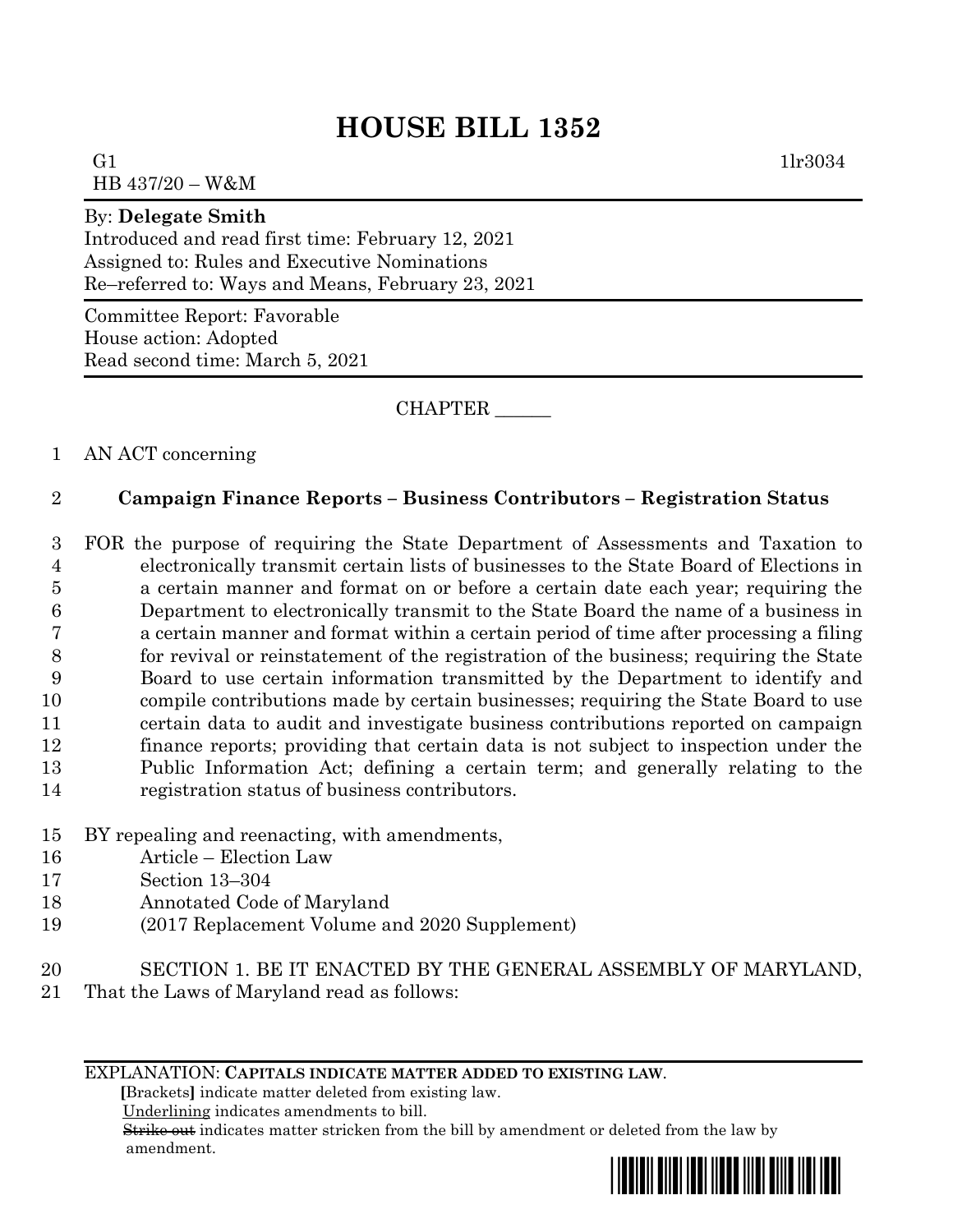|                                              | $\overline{2}$          | <b>HOUSE BILL 1352</b>                                                                                                                                                                                                                                                                                               |
|----------------------------------------------|-------------------------|----------------------------------------------------------------------------------------------------------------------------------------------------------------------------------------------------------------------------------------------------------------------------------------------------------------------|
| 1                                            |                         | <b>Article - Election Law</b>                                                                                                                                                                                                                                                                                        |
| $\overline{2}$                               | $13 - 304.$             |                                                                                                                                                                                                                                                                                                                      |
| $\boldsymbol{3}$<br>$\overline{4}$<br>5<br>6 | (a)                     | From the date of its organization until its termination under the<br>(1)<br>provisions of this title, a campaign finance entity, except a political club, shall file a<br>campaign finance report at the State Board at the times and for the periods required by §§<br>13–309, 13–312, and 13–316 of this subtitle. |
| 7                                            |                         | (2)<br>A campaign finance report submitted using an electronic format shall:                                                                                                                                                                                                                                         |
| 8                                            |                         | (i)<br>be made under oath or affirmation;                                                                                                                                                                                                                                                                            |
| 9<br>10                                      |                         | require an electronic signature from the treasurer at the time of<br>(ii)<br>the filing of the campaign finance report; and                                                                                                                                                                                          |
| 11                                           |                         | (iii)<br>be made subject to the penalties for perjury.                                                                                                                                                                                                                                                               |
| 12<br>13                                     | (b)                     | A campaign finance report filed by a campaign finance entity under subsection<br>(a) of this section shall include:                                                                                                                                                                                                  |
| 14<br>15<br>16                               |                         | the information required by the State Board with respect to all<br>(1)<br>contributions received and all expenditures made by or on behalf of the campaign finance<br>entity during the designated reporting period; and                                                                                             |
| 17<br>18<br>19                               | $13-221$ of this title. | the information regarding the occupations and employers of<br>(2)<br>contributors required to be recorded by the treasurer of a campaign finance entity under $\S$                                                                                                                                                   |
| 20<br>21<br>22                               | (c)                     | In this subsection, "eligible contribution" means a contribution or series<br>(1)<br>of contributions made by the same person for which a receipt is not required to be issued<br>under $\S$ 13–222 of this title.                                                                                                   |
| 23<br>24                                     |                         | The requirements of this subsection prevail to the extent of any conflict<br>(2)<br>with $\S$ 13–240(b) of this title.                                                                                                                                                                                               |
| $25\,$<br>26<br>27                           |                         | Except as provided in paragraphs $(4)$ and $(5)$ of this subsection, a<br>(3)<br>political committee shall report the following information on its campaign finance reports<br>for each contribution the committee receives:                                                                                         |
| 28                                           |                         | the amount of each contribution; and<br>(i)                                                                                                                                                                                                                                                                          |
| 29<br>30<br>$31\,$                           |                         | the name and residential address of each contributor, unless a<br>(ii)<br>contributor receives a confidentiality waiver from the State Board for a residential address,<br>in which case a suitable alternative address approved by the State Board may be used.                                                     |
| 32                                           |                         | A campaign finance entity of a candidate may report a maximum of a<br>(4)                                                                                                                                                                                                                                            |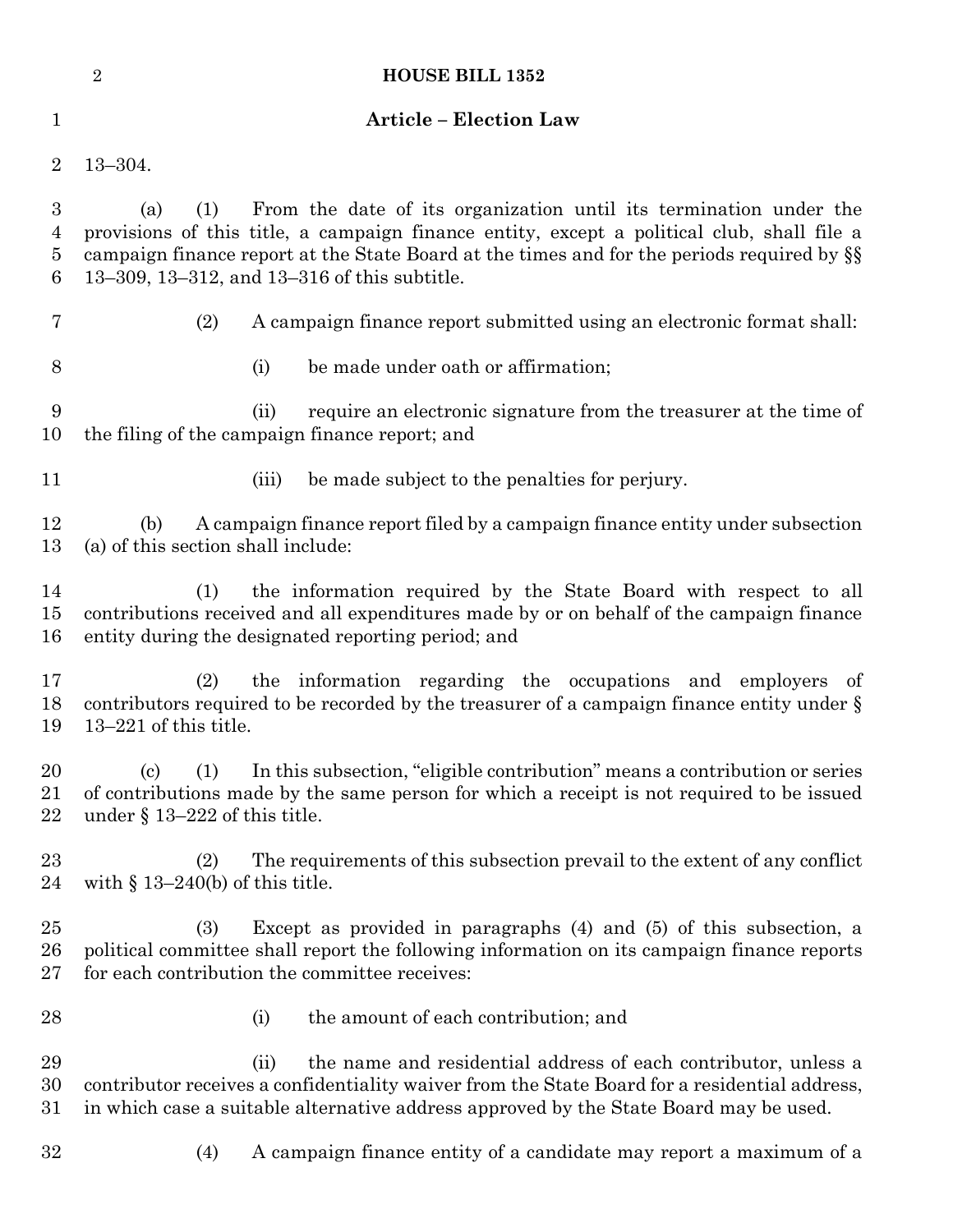## **HOUSE BILL 1352** 3

 cumulative amount of \$25,000 in eligible contributions in an election cycle on its campaign finance reports without providing the information required under paragraph (3) of this subsection. (5) A political committee may report eligible contributions collected in accordance with § 13–241 or § 13–242 of this title on its campaign finance reports in the manner specified in paragraph (4) of this subsection if the following is included on the political committee's campaign finance report:

 (i) a lump sum contribution of the total amount received by the political committee in the form of eligible contributions;

(ii) the number of individuals making eligible contributions; and

11 (iii) the average amount of the eligible contributions received by the political committee.

 (d) **(1) IN THIS SUBSECTION, "DEPARTMENT" MEANS THE STATE DEPARTMENT OF ASSESSMENTS AND TAXATION.**

 **(2) (I) ON OR BEFORE JANUARY 15 EACH YEAR, THE DEPARTMENT SHALL ELECTRONICALLY TRANSMIT TO THE STATE BOARD, IN A MANNER AND FORMAT SPECIFIED JOINTLY BY THE DEPARTMENT AND THE STATE BOARD:**

 **1. A LIST OF ALL BUSINESSES THAT ARE REGISTERED WITH THE DEPARTMENT ON THE DATE OF THE TRANSMISSION; AND**

 **2. A LIST OF ALL BUSINESSES THAT FORFEITED THEIR REGISTRATIONS WITH THE DEPARTMENT DURING THE IMMEDIATELY PRECEDING CALENDAR YEAR.**

 **(II) WITHIN 24 HOURS AFTER PROCESSING A FILING FOR REVIVAL OR REINSTATEMENT OF THE REGISTRATION OF A BUSINESS, THE DEPARTMENT SHALL ELECTRONICALLY TRANSMIT THE NAME OF THE BUSINESS TO THE STATE BOARD IN THE MANNER AND FORMAT SPECIFIED UNDER SUBPARAGRAPH (I) OF THIS PARAGRAPH.**

 **(3) THE STATE BOARD SHALL USE THE INFORMATION TRANSMITTED BY THE DEPARTMENT UNDER PARAGRAPH (2) OF THIS SUBSECTION TO IDENTIFY AND COMPILE CONTRIBUTIONS MADE BY BUSINESSES THAT:**

 **(I) HAVE FORFEITED THEIR REGISTRATIONS WITH THE DEPARTMENT; OR**

- 
- **(II) ARE REGISTERED WITH THE DEPARTMENT AND HAVE NOT**